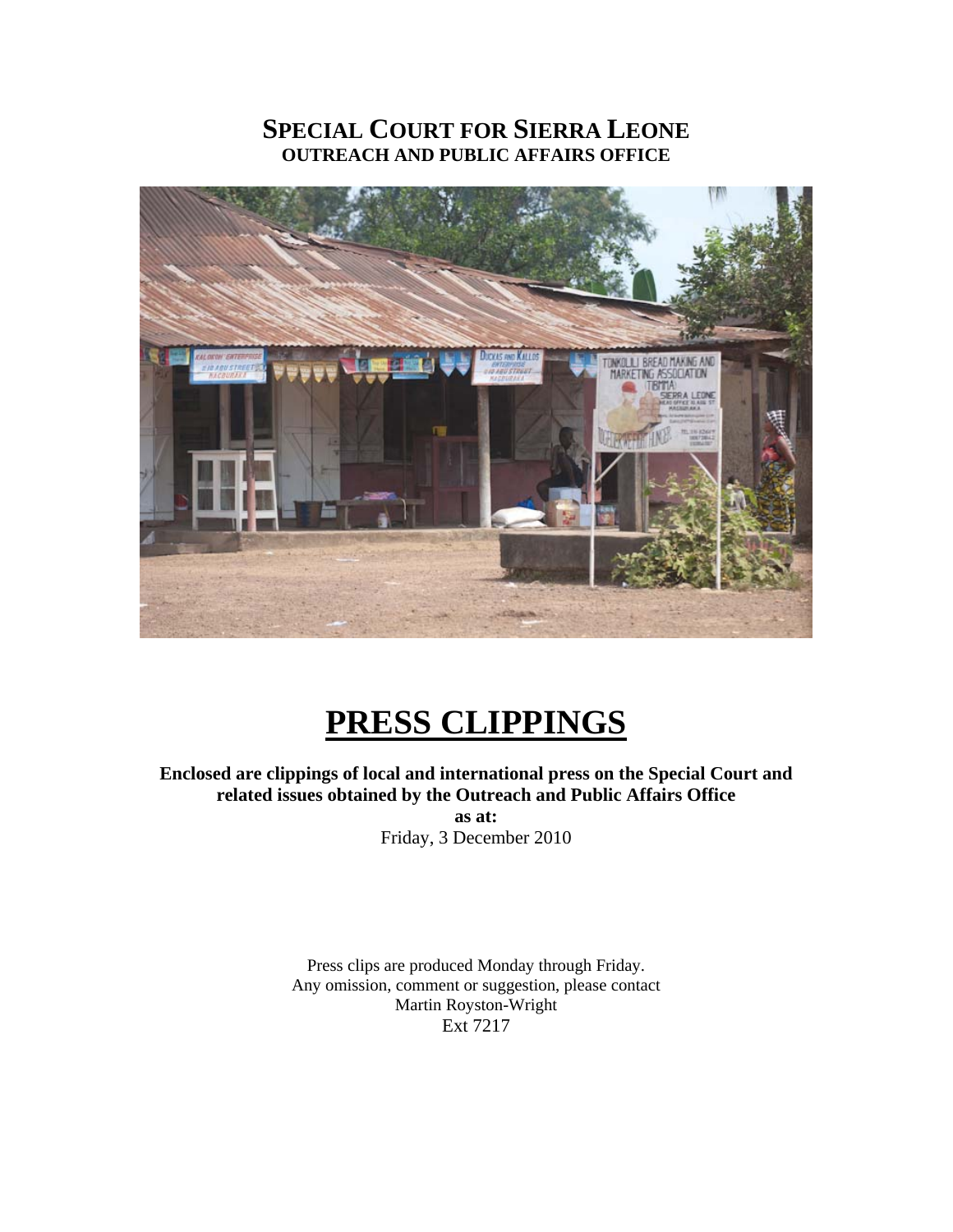# **International News**

| <b>ICC Urged to Defer Arrest Warrant Against Sudan's President by African Union / Sudan Tribune</b> | Pages 3-4   |
|-----------------------------------------------------------------------------------------------------|-------------|
| International Pressure Mounts for Sudanese President's Arrest / Voice of America                    | Pages 5-6   |
| KPFA News: Kagame Wants Professor Peter Erlinder "Dead or Alive" / KPFA News                        | Pages 7-8   |
| Sri Lanka Video Contains Evidence of War Crimes, Says ICTY Legal Expert / TamilNet                  | Page 9      |
| War Crimes / Sri Lanka Guardian                                                                     | Pages 10-13 |
| ICTY Chief Prosecutor to Present his Report December 6 / Emg.rs                                     | Page 14     |
| Trial by Fire: The Politics of the Special Tribunal for Lebanon / International Crisis Group        | Pages 15-16 |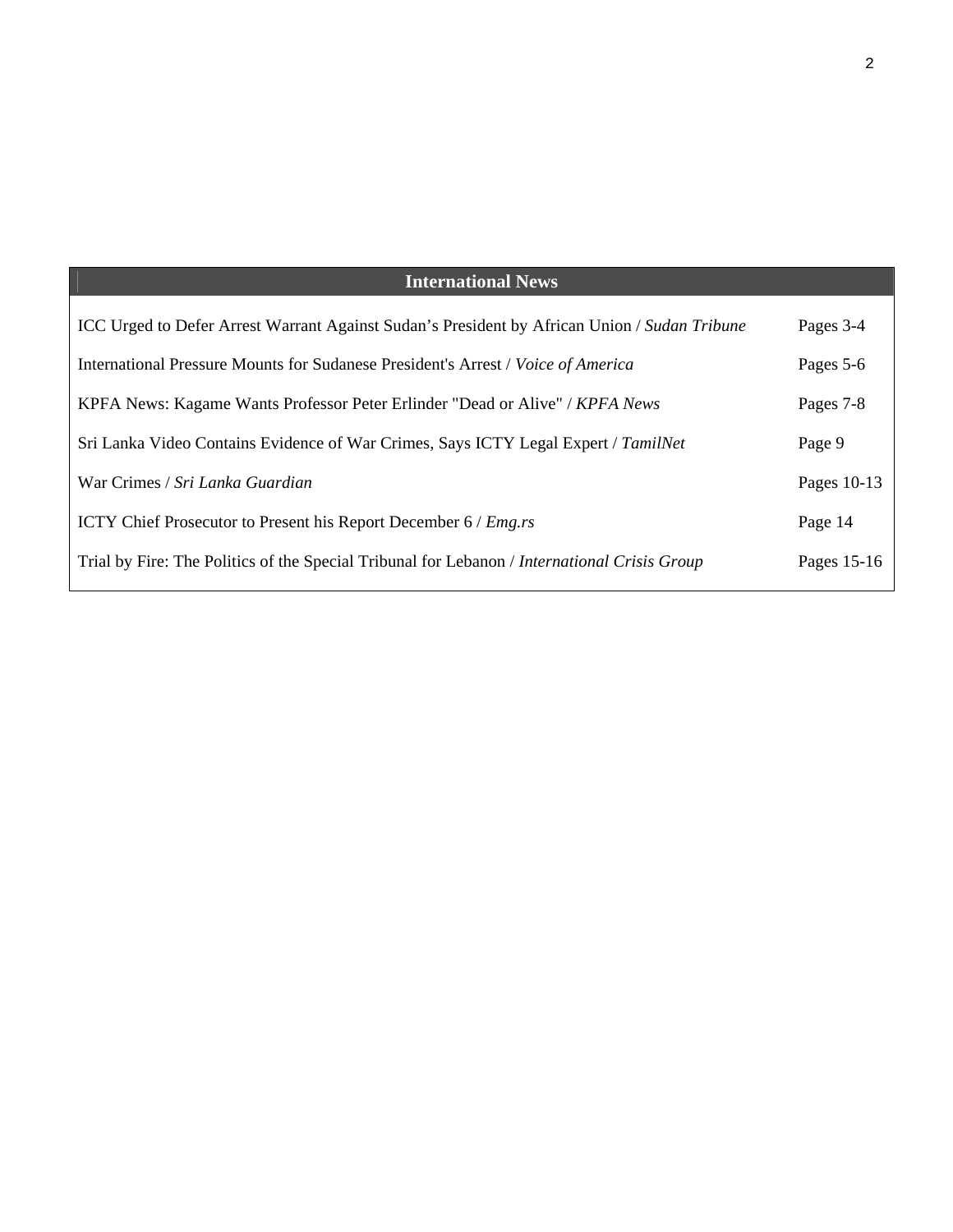# **ICC urged to defer arrest warrant against Sudan's president by African Union**

#### By Tesfa-Alem Tekle

December 2, 2010 (ADDIS ABABA) – The Peace and Security Council of the [Africa](http://www.sudantribune.com/+-Africa,075-+)n Union (PSC) has urged the International Criminal Court (ICC) defer its arrest warrant against Sudanese President Omar Hassan al-Bashir.



#### **Luis Moreno Ocampo (Reuters)**

The AU on Tuesday received briefing on the situation of Sudan and the activities of the AU High Level Implementation of Panel (AUHIP) at its 250th meeting held in Tripoli, Libya, an AU statement said.

The union's council has called the international community to exert collective support to Sudan by deferring the process initiated by the International

Criminal Court ahead of an important independence vote in Sudan's south due to take place in January. The meetings final communiqué also indicated a need to lift imposed sanctions against Africa's largest country.

Earlier this year the International Criminal Court (ICC) added the charge of genocide to a 2008 arrest warrant for Bashir on charges of war crimes and crimes against humanity in [Darfur](http://www.sudantribune.com/+-Darfur,012-+). He always denied the charges claiming that the death toll in the conflict has been exaggerated for political reasons. The UN estimates that 300,000 people have died, whereas Bashir has put the figure at around 10,000.

The arrest warrant was the first ever to be by the ICC against a sitting head of state.

In January [Sudan's south](http://www.sudantribune.com/+-South-Sudan,036-+) is expected to vote to secede from the north in a [referendum](http://www.sudantribune.com/+-Referendum,123-+) in January. But negotiations over a separate plebiscite to resolve the future of the border region of Abyei have remain deadlocked with only five weeks left until the vote begins on January 9.

Peace and Security Council of African Union welcomed commitment of the Sudanese Parties, and encouraged them to pursue their efforts towards the implementation of the 2005 Comprehensive Peace Agreement (CPA).

The Council assured the Sudanese Parties of Africa's full solidarity and support. It expressed its full support to the AUHIP, and encouraged it to pursue and intensify its efforts in accordance with the decision adopted by the 207th meeting of the Peace and Security Council held in Abuja on 29 October 2009.

It has also welcomed the communiqué of the IGAD 16th Extraordinary Session of the Assembly of Heads of State and Government held in Addis Ababa, on 23 November 2010, and commended IGAD for its commitment to peace and security in Sudan.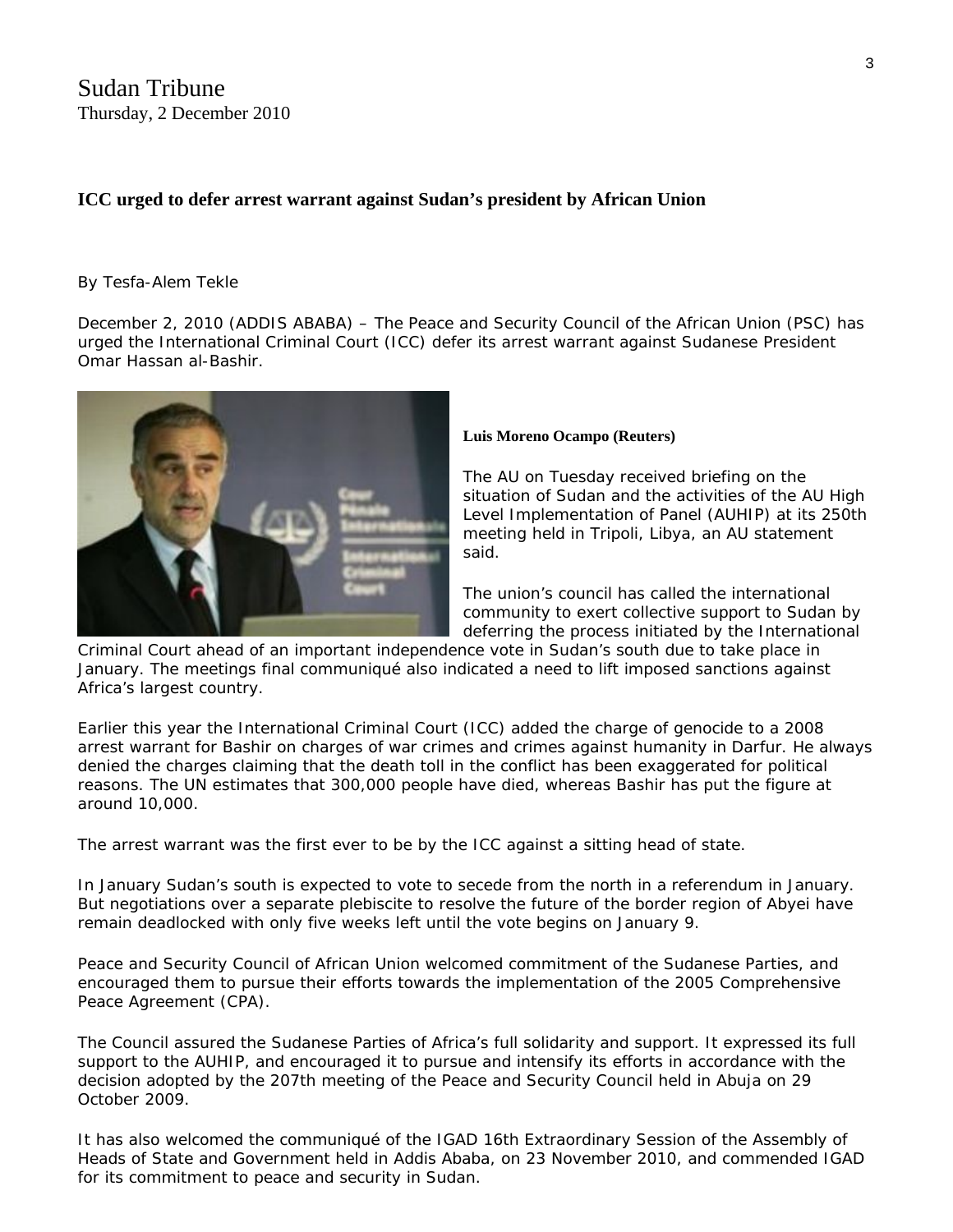The Council expressed AU's confidence in the leadership of President Bashir and First Vice President Salva Kiir Mayardit, who is also the President of South Sudan to lead the country into a new era of peace, regardless of the outcome of the self determination referendum.

On Wednesday judges of the International Criminal Court (ICC) issued an order today asking the government of the Central African Republic to [arrest the Sudanese President](http://www.sudantribune.com/France-pressed-CAR-on-disinviting,37138) if he attended the country's Golden Jubilee Independence Day celebrations. Bashir decided not to attend the event but did not give a reason.

This follows Libya asking [Bashir to stay away](http://www.sudantribune.com/Sudan-s-NCP-describes-the-AU-as-a,37109) from a summit between the African Union with the European Union in Tripoli to avoid a mass walkout by EU members.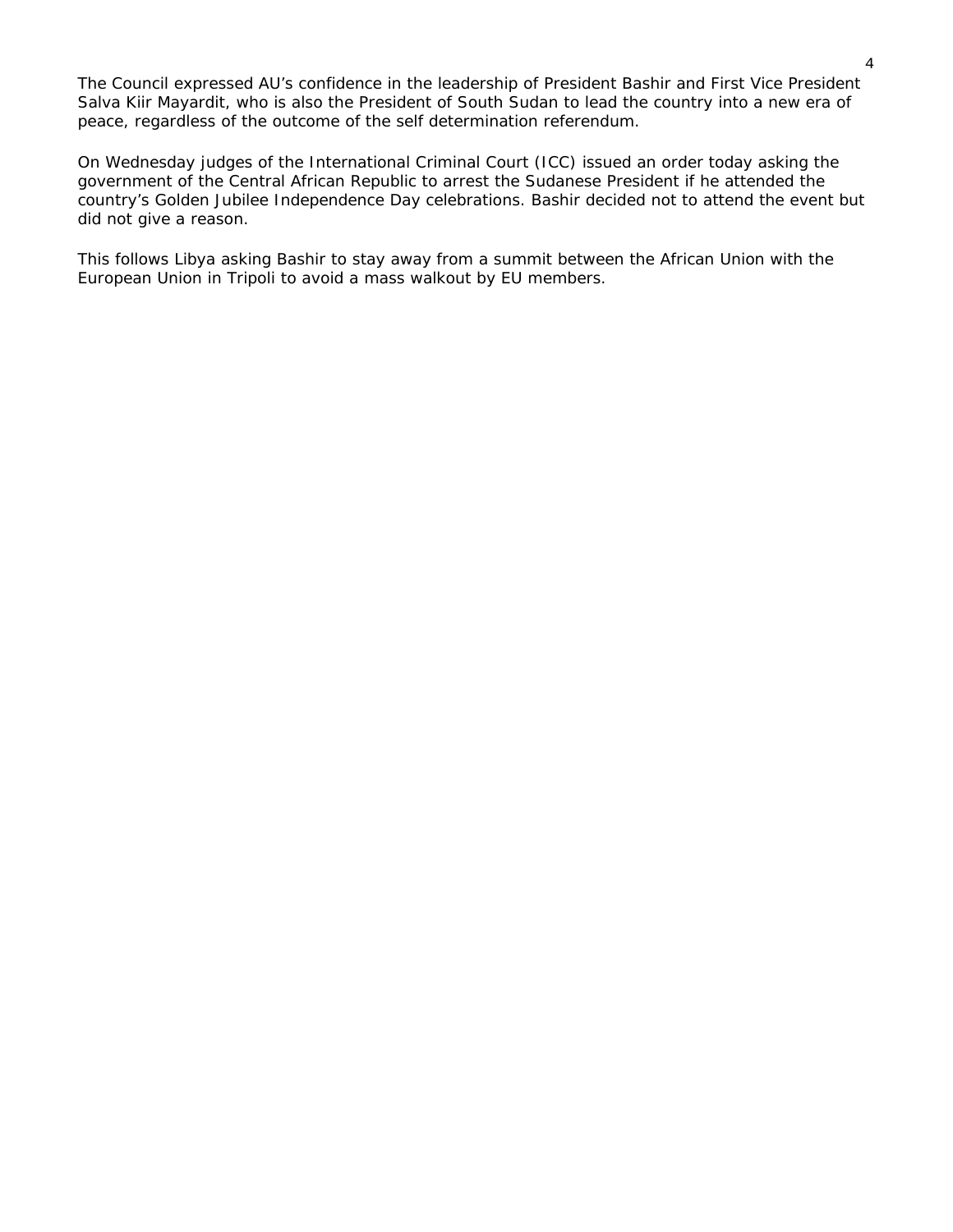# Voice of America Thursday, 2 December 2010

# **International Pressure Mounts for Sudanese President's Arrest**

#### Anne Look



**Photo: AP** 

*Sudan's President Omar al-Bashir (file)* 

Sudanese President Omar al-Bashir did not appear at independence day celebrations in the Central African Republic, where he faced the possibility of arrest and transfer to the International Criminal Court. Amnesty International says it is only a matter of time before he is brought to justice.

Sudanese President Omar al-Bashir is wanted by the International Criminal Court on charges of genocide, crimes against humanity and war crimes for his role in the conflict in Darfur.

Central African Republic invited the Sudanese president to attend a ceremony Wednesday in its capital, Bangui, to commemorate its 50th anniversary of independence.

No official reason was offered for Mr. Bashir's absence, but sources said mounting international pressure for his arrest played a role.

The International Criminal Court had called on the Central African Republic to arrest Mr. Bashir, if he showed up, and transfer him to the court. International human rights groups, like Human Rights Watch and Amnesty International, had criticized CAR's invitation to Mr. Bashir and urged the country to deliver him to justice.

Amnesty International's senior legal advisor, Christopher Keith Hall, says it is only a matter of time.

"These are crimes which have no statute of limitations," Hall said. "Once the arrest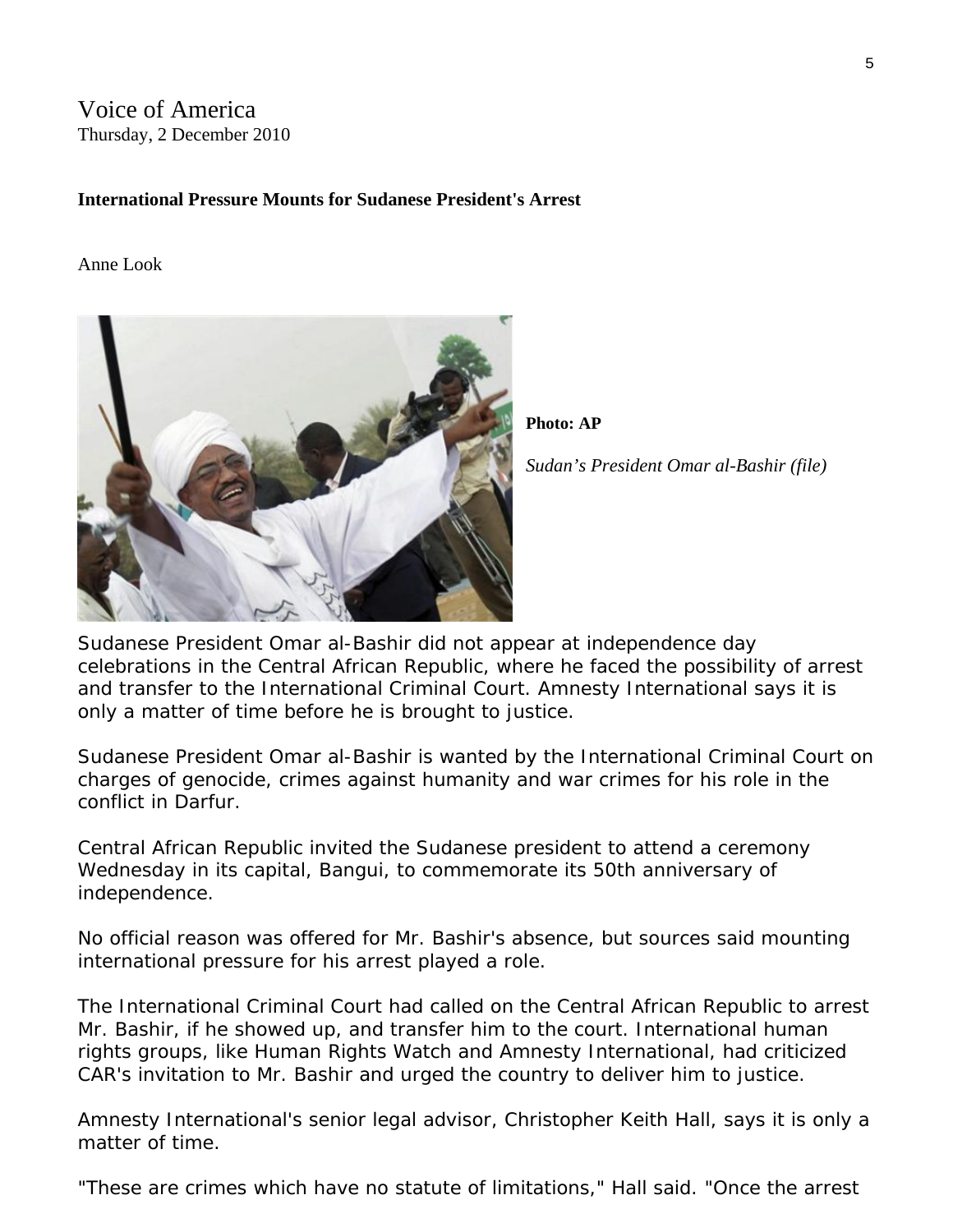warrant has been issued, that will be there for as long as it takes for justice to be done."

Since the International Criminal Court issued the arrest warrants for Mr. Bashir in March 2009 and July 2010, he has refused to surrender to the court and has traveled on the continent without arrest.

Amnesty International said Central African Republic had an obligation to arrest Mr. Bashir under the Rome Statute of the International Criminal Court, which it ratified in November 2006.

The government of Kenya, also a signatory of the Rome Statute, had refused to arrest the Sudanese president earlier this year when he visited.

Amnesty legal advisor, Christopher Hall, said countries should not protect Mr. Bashir.

"It would send exactly the same sort of message that the international community has been sending since Nuremberg, and that is if you commit a crime against humanity or a war crime or genocide, no matter what your rank, you will eventually face justice," Hall said. "This is exactly what happened to President Milosevic and President Charles Taylor, both of whom thought they had complete impunity from arrest. They both found out to their sorrow that justice caught up with them."

The independence day celebration in CAR was Mr. Bashir's second missed appearance this week. He was supposed to attend a European Union-Africa Union summit in Libya earlier this week.

Amnesty International says since the conflict in Darfur started in 2003, more than 300,000 people have been killed, thousands raped, and millions forcibly displaced.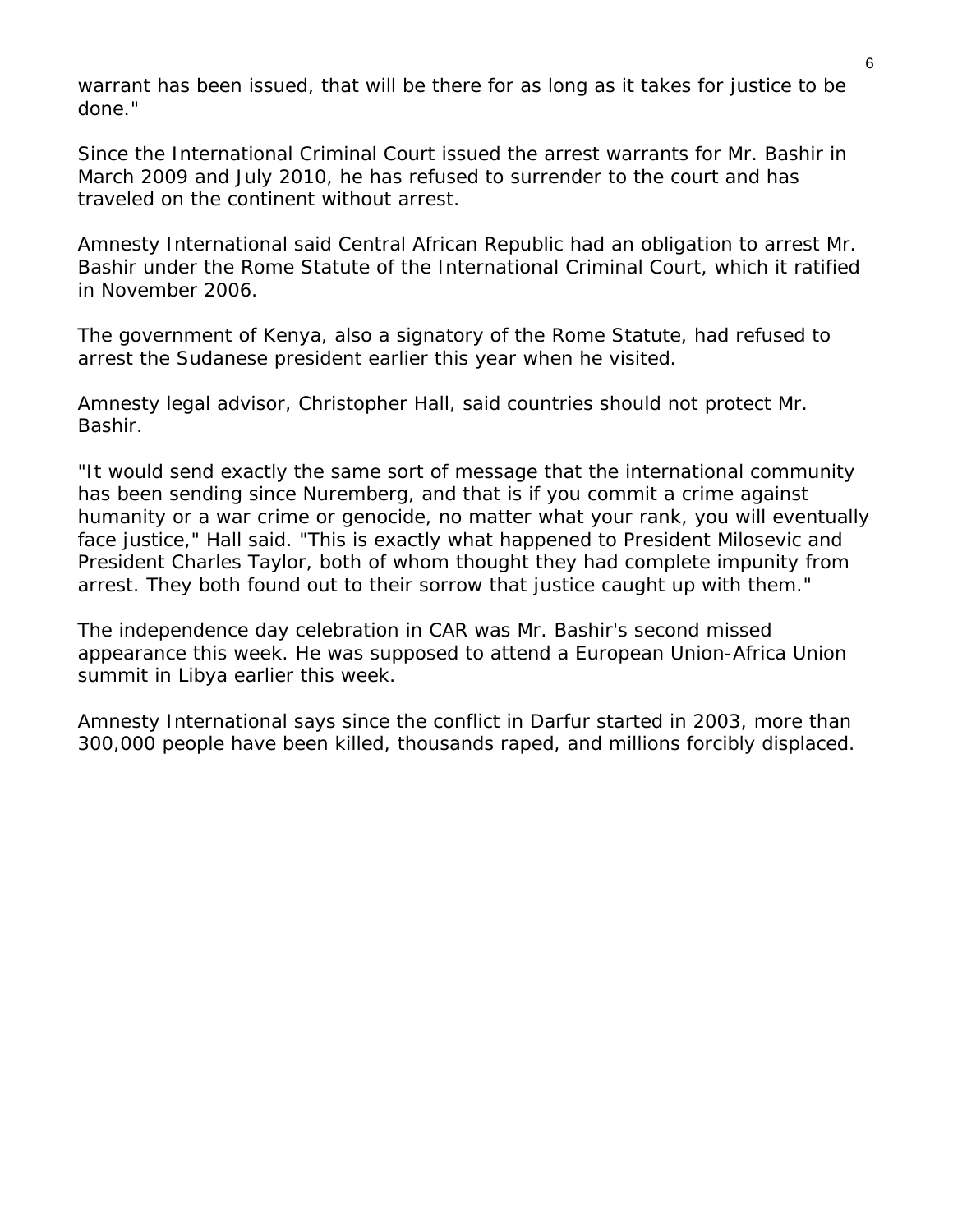KPFA News Thursday, 2 December 2010

# **KPFA News: Kagame wants Professor Peter Erlinder "dead or alive"**

# By Ann Garrison

On Saturday, November 27th, KPFA News reported that Minnesota law professor and international criminal defense attorney Peter Erlinder had informed the State Dept. that high level Rwandan officials reported Rwandan President Paul Kagame's order that he be brought back to Rwanda "dead or alive." Erlinder traveled to Rwanda, in May this year, to defend opposition leader Victoire Ingabire Umuhoza. He was arrested within a week but released in June on medical grounds. Ingabire herself is now in prison.



*Law Professor Peter Erlinder, with his Kenyan lawyer Kennedy Ogetto, who is also one of his fellow criminal defense attorneys at the Interational Criminal Tribunal on Rwanda. Erlinder wears the pink prison garb of Rwandan prisoners that [Victoire](http://sfbayview.com/2010/kagames-prisons-courts-and-killing-spots-ingabire-the-netherlands-and-the-west/)  [Ingabire Umuhoza, whom he had traveled to Rwanda](http://sfbayview.com/2010/kagames-prisons-courts-and-killing-spots-ingabire-the-netherlands-and-the-west/)  [to defend, wears now](http://sfbayview.com/2010/kagames-prisons-courts-and-killing-spots-ingabire-the-netherlands-and-the-west/).* 

# **Transcript:**

# **KPFA Weekend News Host David Rosenberg:**

Minnesota William and Mitchell Law Professor and International Criminal Tribunal on Rwanda Defense lawyer Peter Erlinder has issued a press release stating that, according to high-level Rwandan officials present at a meeting in Rwanda's capitol Kigali in mid-October, Rwandan President Paul Kagame ordered that he, Erlinder, be brought back to Rwanda "dead or alive." KPFA's Ann Garrison has the story.

**KPFA/Ann Garrison:** Law Professor Peter Erlinder says that former members of the Rwandan government, now in exile, report that Rwandan President Kagame said "Erlinder's release was a mistake" and that he and Paul Rusesabagina, the author of "An Ordinary Man," the book that the film Hotel Rwanda was based on, were responsible for drawing worldwide attention to the detailed 600-page UN report released Oct. 1, that exposes the role of Kagame's Rwandan Patriotic Front and its army in war crimes, crimes against humanity, and massacres of Hutu civilians.

Erlinder says that he has notified federal and local law enforcement officials and the U.S. State Department of the danger, and requested protection both for himself and for his confidential source. Speaking to KPFA today, from his home in St. Paul-Minneapolis, he explained why he will not be returning to Rwanda: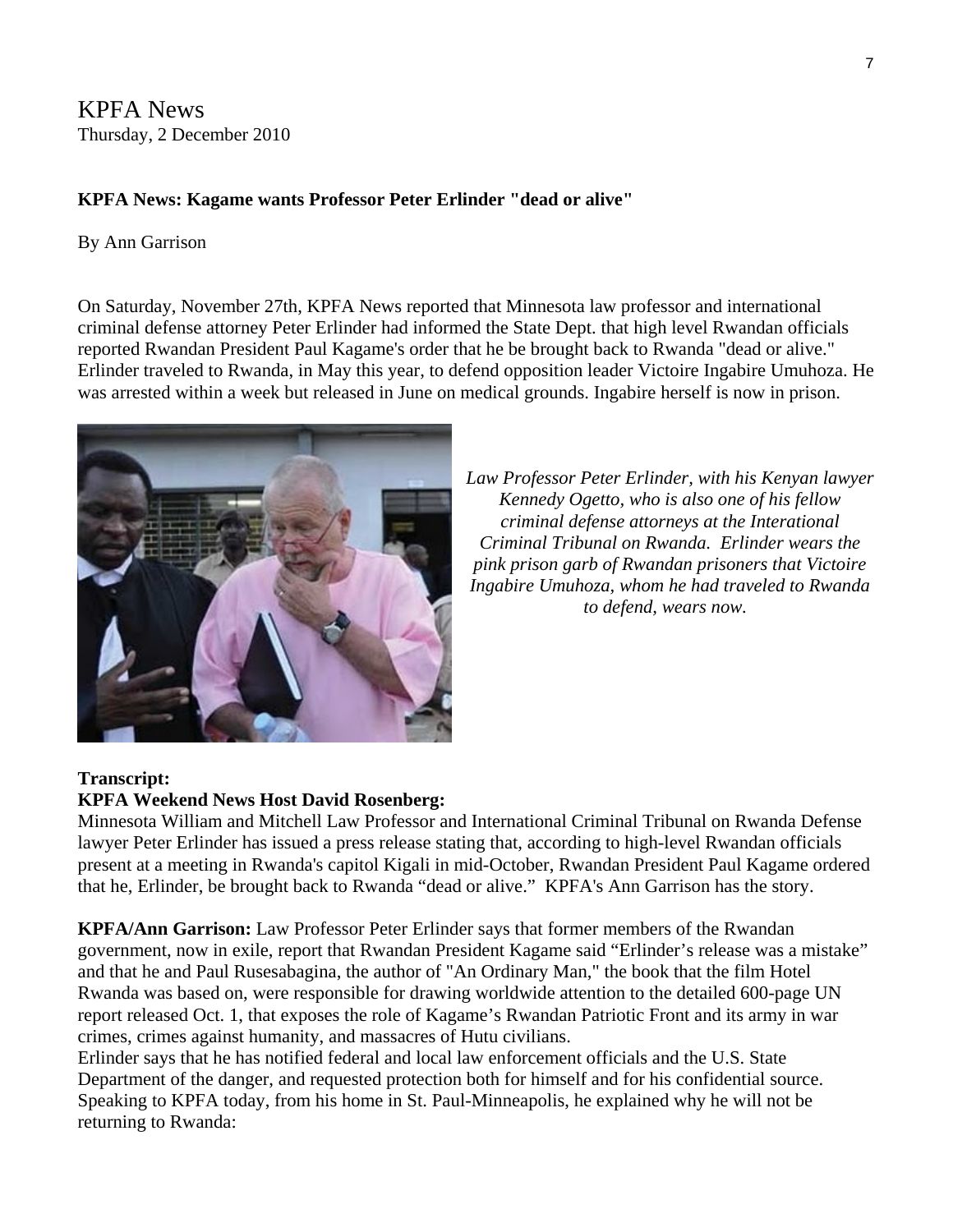#### **Law Professor Peter Erlinder:**

On Oct. 6, the UN Tribunal for Rwanda issued a decision in which it said that the prosecution against me was illegal under UN immunity rules. As a result I have no obligation to answer to an illegal prosecution in Rwanda. And since that time, UN reports of the mass murders by the Kagame regime in Rwanda and in the Congo make it clear that returning to Rwanda would be suicide for anyone that Kagame considers a threat to his absolute power, and my returning to Rwanda is out of the question at this point."

#### **KPFA/Ann Garrison:**

What do you think about Kagame's growing enemy list?

#### **Peter Erlinder:**

Well, within the last several months, of course, nearly all of Kagame's opponents and journalists in the independent press have either been arrested or killed. The government newspaper has reported that Paul Rusesabagina of Hotel Rwanda's foundation is part of an Obama Administration/UN conspiracy to discredit the Kagame regime. And Rwanda's Ambassador to the U.S. has actually accused the former U.S. Ambassador to Rwanda, Robert Flatten, of being a gun runner. And as the enemies' list grows, this desperation only makes the regime more dangerous anywhere in the world, and I must take seriously the death threats that have been reported to me.

UN documents that are in evidence at the UN Tribunal, which of course are the reason for the charges against me in Rwanda, show that Kagame is responsible for the Rwanda Genocide already. And RPF culpability for the six million deaths in the Congo, reported in the UN Report that was made public October 1st, is in the public record too.

And a regime capable of these crimes is capable of eliminating its opponents anywhere it can reach them. **KPFA/Ann Garrison:**

Has anyone from the State Department responded to the information that you gave them?

#### **Peter Erlinder:**

I haven't heard back from the State Department in any official way.

#### **KPFA/Ann Garrison:**

For more coverage of Peter Erlinder's case and related news reported from East/Central Africa, Europe, and the U.S., see the website of the San Francisco Bay View Newspaper, [www.sfbayview.com.](http://www.sfbayview.com/) For Pacifica, KPFA Radio, I'm Ann Garrison.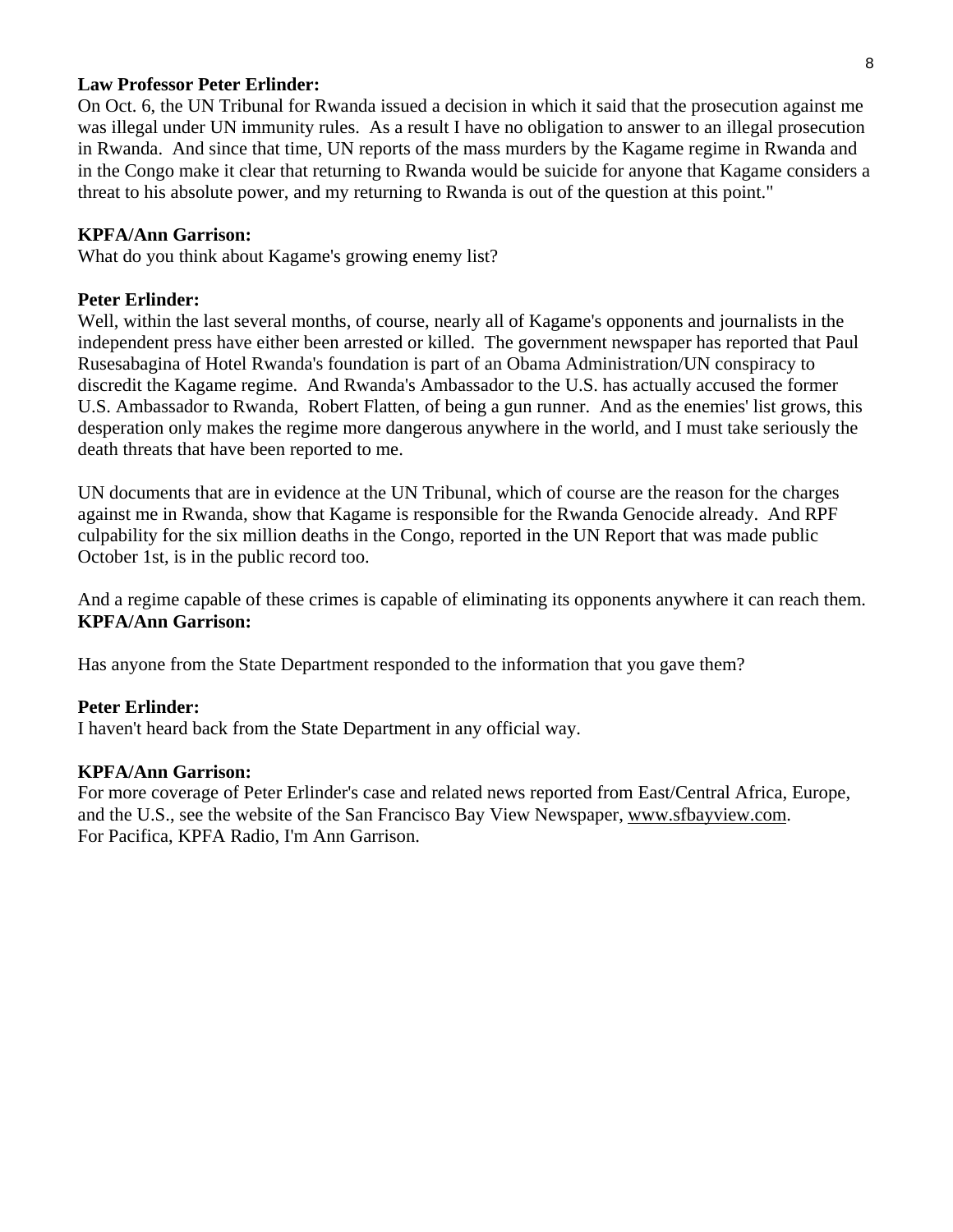TamilNet Friday, 3 December 2010

### **Sri Lanka video contains evidence of war crimes, says ICTY legal expert**

"This is a very disturbing video and clearly, on the face of it, shows war crimes have been committed and perhaps crimes against humanity, depending on who the group targeted was," said Mark Ellis, Executive Director of the International Bar Association (IBA), after reviewing the execution video broadcast by Channel-4, and added ""[t]here is no question that this video is prima facie evidence that these crimes were committed. And therefore there's a responsibility on the part of the international community to push for an investigation and prosecution."

Ellis further said: "International law is very clear. This does not stop with the soldier. It must move up through command - so cases can be made at the individuals whose faces are shown but also possibly at their commanders if they are military forces."

"Ellis's characterization of Sri Lanka's crimes as possibly constituting crimes against humanity is indeed a welcome commentary, as Tamil people have long known the infliction of such systematic aggregious crimes by successive Sinhala Governments on Tamil people to subdue the Tamils to a second class status. It appears that finally, albeit with delay as is expected under the authoritarian rule in Sri Lanka, clear and convincing



Mark Ellis on Sri Lanka War Crimes Courtesy Channel-4

evidence of grievous crimes committed in violation of international law are surfacing," said spokesperson for Tamils Against Genocide (TAG), a US-based activist group.

Crimes against humanity, as defined by the Rome Statute of the International Criminal Court Explanatory Memorandum, "are particularly odious offences in that they constitute a serious attack on human dignity or grave humiliation or a degradation of one or more human beings. They are not isolated or sporadic events, but are part either of a government policy (although the perpetrators need not identify themselves with this policy) or of a wide practice of atrocities tolerated or condoned by a government or a de facto authority. Murder; extermination; torture; rape, political, racial, or religious persecution and other inhumane acts reach the threshold of crimes against humanity only if they are part of a widespread or systematic practice. Isolated inhumane acts of this nature may constitute grave infringements of human rights, or depending on the circumstances, war crimes, but may fall short of falling into the category of crimes under discussion."

In 1999, Mr. Ellis was appointed Legal Advisor to the Independent International Commission on Kosovo, chaired by Justice Richard J. Goldstone. In 2003, he was appointed by OSCE to advise on the creation of Serbia's War Crimes Tribunal. He is presently a member of the Advisory Panel to the Defense Counsel for the International Criminal Tribunal for Yugoslavia (ICTY).

The International Bar Association (IBA), established in 1947, is the world's leading organisation of international legal practitioners, bar associations and law societies.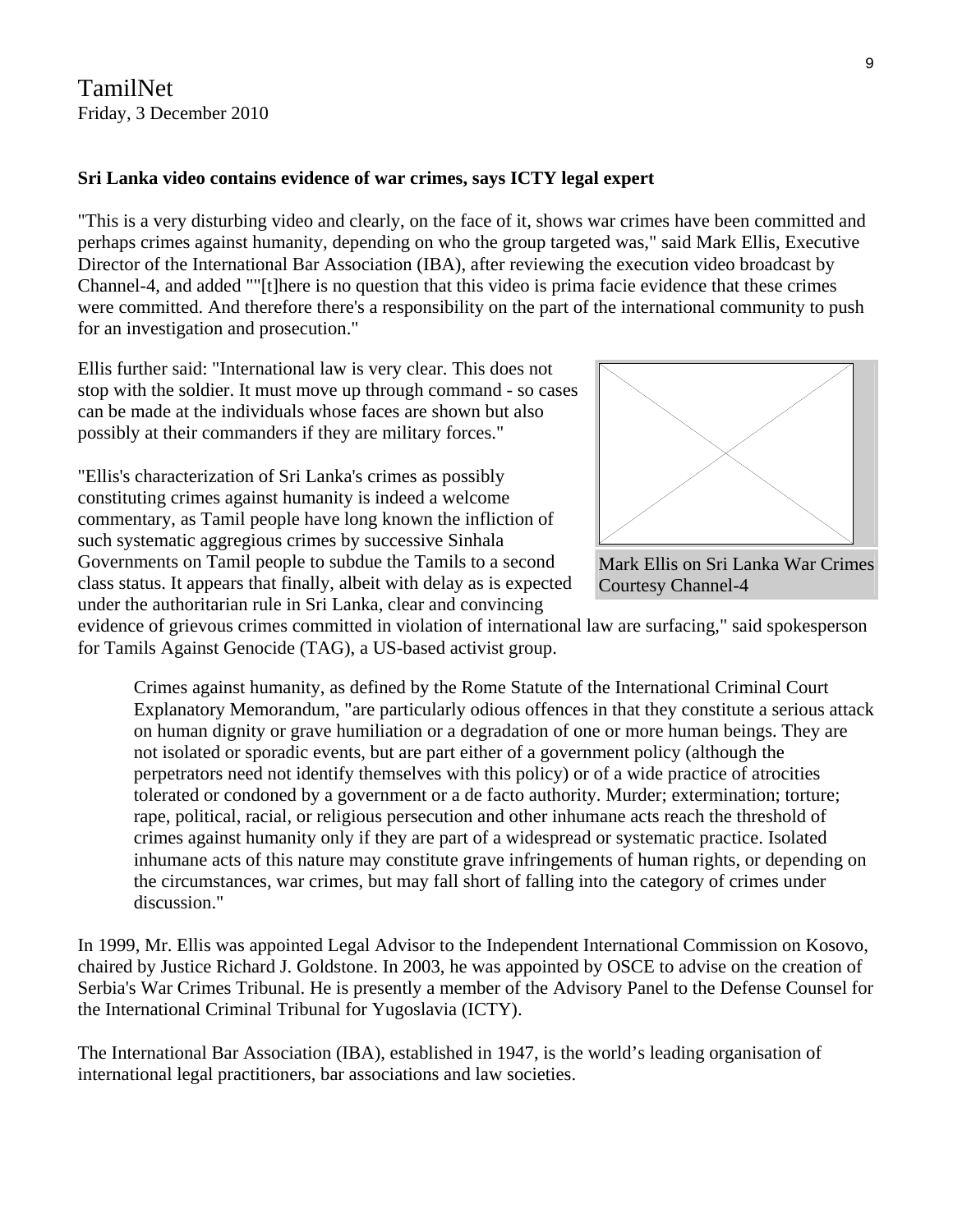# Sri Lanka Guardian Sunday, 28 November 2010 http://www.srilankaguardian.org/2010/11/war-crimes.html

# **War Crimes**

# By Maithri Wickremesinghe



Ordinarily a state exercises criminal jurisdiction only over offences which occur within its geographical boundaries. However, since the Nazi atrocities and the Nuremberg trials, international law recognises a number of offences such as war crime, torture, genocide, and crime against humanity as being international crimes. Individual states have taken jurisdiction to try these international crimes even in cases where such crimes were not committed within the geographical boundaries of such states. This jurisdiction is

sometimes referred to as universal jurisdiction. There are several statutory provisions in Britain that create a modified version of universal jurisdiction in respect of international crimes. Section 1 of the Geneva Conventions Act 1957 (war crime), Section 1 of the Taking of Hostages Act 1982 (hostage taking), Section 134 of the Criminal Justice Act 1988 (torture) and Part 5 of the International Criminal Court Act 2001 (genocide, crime against humanity and war crime) are some of the principle statutory provisions in this regard.

In December 2009 a British Magistrate, on the application of some of the Palestinian victims of the fighting issued an arrest warrant for Israel's former foreign minister Tzipi Livni over war crimes allegedly committed in Gaza that year. Ms. Livni cancelled her visit to Britain. Less than three months earlier a similar application was made by Palestinians for an arrest warrant against Ehud Barak who was the Deputy Prime Minister of Israel and its Defence Minister. He was in London and scheduled to meet the then Prime Minister, Gordon Brown and the then Foreign Secretary, David Miliband. The court refused to issue an arrest warrant observing that allegations of war crimes had been well documented, but that it was "satisfied that under customary international law Mr. Barak had immunity from prosecution as he would not be able to perform his functions efficiently if he were the subject of criminal proceeding" in Britain. In 2005 an arrest warrant was issued against a retired Major General of the Israeli Army on the application of victims in Gaza for his alleged violation of Article 147 of the Fourth Geneva Convention 1949 relative to the Protection of Civilian Persons in Time of War, a criminal offence in Britain under the Geneva Conventions Act 1957. Major General (retired) Doron Almog presumably fearing arrest, did not disembark from the airplane he had arrived in at Heathrow Airport in London.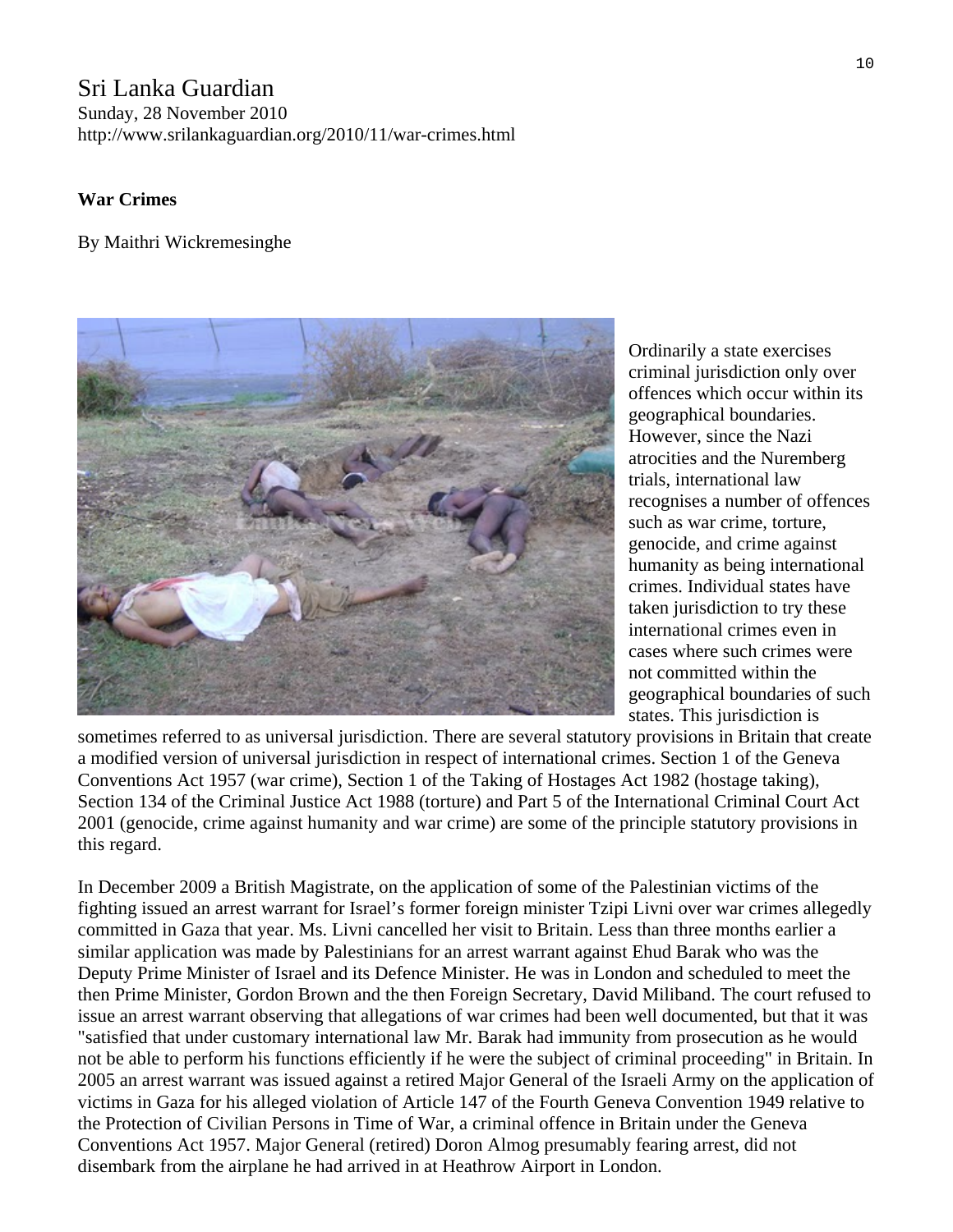# **The arrest of Senator Pinochet, the former Head of State of Chile.**

The arrest of Senator Pinochet in London is the best known instance of an arrest in Britain of a foreign national for alleged war crimes committed outside Britain. The resulting litigation (indeed there were three separate applications to the House of Lords) laid down the law of England on the issue of an arrest warrant on a Head of State.

On 11th September 1973 a right wing coup evicted the left wing regime of President Allende of Chile. The coup was led by Senator (then General) Pinochet. At some stage Pinochet became Head of State and remained so until 11th March 1990. In 1998 while Senator Pinochet was in Britain for medical treatment, a Spanish Court invoking principles of universal jurisdiction issued two international arrest warrants for several crimes allegedly committed by Pinochet primarily in Chile during his tenure as Head of State. Acting on these international arrest warrants, a British Magistrates Court issued two provisional arrest warrants. On the application of Pinochet, the High Court in London by a unanimous decision quashed both warrants holding that Pinochet (as former Head of State) was entitled to state immunity in respect of the acts with which he was charged. The decision of the High Court to quash the warrants was appealed to the House of Lords. Submissions were made on behalf of several parties including Amnesty International and Human Rights Watch. By a 3 to 2 majority (with Lord Hoffmann in the majority) the House of Lords in this first Pinochet case allowed the appeal and held that Senator Pinochet was not entitled to immunity. Shortly thereafter Pinochet's lawyers brought it to the attention of the House of Lords that Lord Hoffmann was connected with Amnesty International Charitable Trust albeit in an honorary capacity and that his wife was employed by Amnesty International. The House of Lords then reviewed the matter in a second Pinochet case and held that although there was no suggestion that Lord Hoffmann was actually biased against Senator Pinochet, he had "an interest in the outcome of the proceedings", was "in effect, acting as a judge in his own cause" and that "public confidence in the integrity of the administration of justice would be shaken if his decision were allowed to stand". The House of Lords ordered a fresh hearing.

### **Immunity available to a serving foreign head of state and a former foreign head of state.**

The opinion of the House of Lords in the fresh hearing in the third Pinochet case held by a majority of 6 to 1 that the arrest warrant was validly issued. In doing so they drew a distinction between the immunity available to a serving head of state on the one hand and a former head of state on the other. Customary international law conferred on a serving head of state immunity ratione personae. A person who has immunity ratione personae enjoys immunity by reason of his person and such immunity is absolute and inviolable by another State. Immunity ratione personae the House of Lords determined is confined to serving heads of state and heads of Diplomatic Missions, their families and servants. According to the House of Lords it is not available to serving heads of government who are not also heads of state, military commanders and those in charge of the security forces or their subordinates. It would therefore have been available to Hitler but not to Mussolini or Tojo.

Former heads of state such as Senator Pinochet, according to the House of Lords enjoyed immunity ratione materiae. A person entitled to immunity ratione materiae does not enjoy absolute immunity. His immunity must be referable to his official acts on behalf of the State while in office. In other words, he cannot be charged by a foreign state for any official act he engaged in while he was Head of State. The House of Lords held that commissions of acts of torture alleged to have been committed by Pinochet infringed jus cognes (a crime that infringed the principles of international law from which no derogation is permitted) which could not be an official act of a head of state and therefore the immunity to which Senator Pinochet is entitled to as a former head of state did not arise.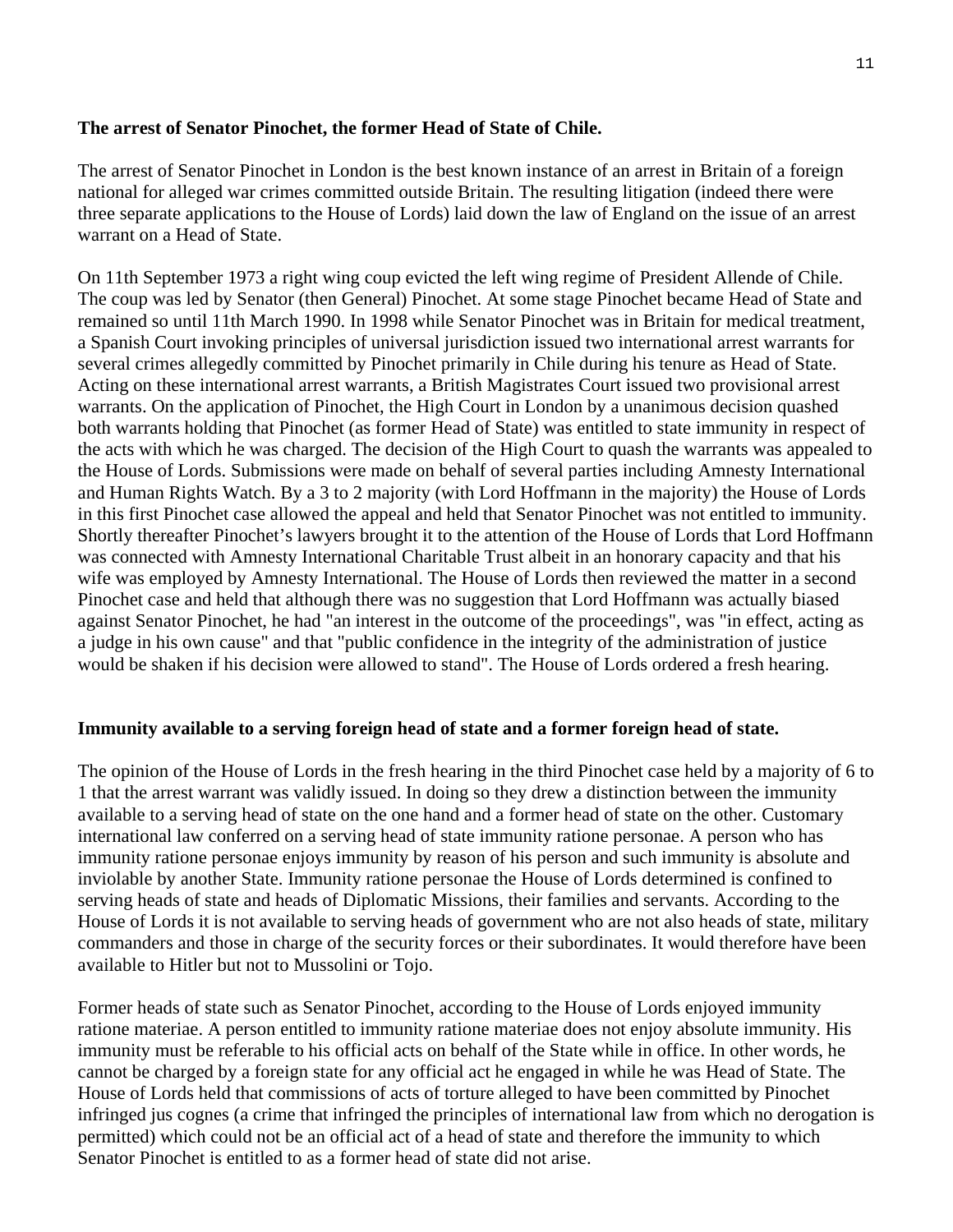The House of Lords held unanimously that the position would have been different if Pinochet was a serving head of state. In the words of Lord Millet:

"The immunity of a serving head of state is enjoyed by reason of a special status as the holder of his state's highest office. He is regarded as the personal embodiment of the state itself. It would be an affront to the dignity and sovereignty of the state which he personifies and a denial of equality of sovereign states to subject him to the jurisdiction of the municipal courts of another state whether in respect of his public acts or private affairs. His person is inviolable; he is not liable to be arrested or detained on any ground whatsoever."

The Law Lords however went on to hold that while a serving head of state may not be charged in a court of another State, he may be liable to be charged by an international tribunal if the instruments creating such tribunal makes express provisions to this effect. So for example, even a serving head of state was liable to be tried in terms of the Nuremberg Charter which provides that

"The official position of defendants, whether as head of state or responsible officials in Government Departments shall not be considered as freeing them from responsibility or mitigating punishment."

Similar provisions are contained in Tokyo Charter of 1946, the Statute of Tribunal for the Former Yugoslavia, the Statute of the Tribunal for Rwanda and the Statute of the International Criminal Court.

# **The decision of the International Court of Justice in Congo v Belgium.**

Absolute immunity enjoyed by a serving head of state from courts of another State was confirmed in emphatic terms by the International Court of Justice (ICJ) in the Democratic Republic of the Congo v the Kingdom of Belgium.

Belgium issued an arrest warrant for Congo's Minister of Foreign Affairs, Aboulaye Yerodia Ndombasi for crimes against humanity. Congo made an application to the ICJ claiming that Mr. Yerodia as its incumbent Minister of Foreign Affairs enjoyed absolute immunity before Belgium courts and that the warrant violated such immunity. In its judgment on 14 February 2002 the ICJ emphatically held that

"in International Law it is firmly established that, as also diplomatic consular agents, certain holders of high - ranking office in a state, such as Head of State, Head of Government and Minister of Foreign Affairs, enjoy immunities from jurisdiction in other States both civil and criminal."

The ICJ went on to hold that if a minister for Foreign Affairs is arrested in another State on a criminal charge, he or she is clearly thereby prevented from exercising the functions of his or her office. The consequences of such impediment to the exercise of those official functions are equally serious, regardless of whether the minister for Foreign Affairs was, at the time of arrest, present in the territory of the arresting State on an 'official' visit or a 'private' visit."

Accordingly the ICJ held that whether on a private visit or an official visit a serving minister of foreign affairs and a fortiori a serving head of state is entitled to absolute immunity from arrest by a foreign state. The ICJ held that the warrant was unlawful and that Belgium must cancel the warrant and inform the authorities to whom it was circulated.

The ICJ like the House of Lords held that this immunity from arrest may not be available in respect of warrants issued by certain international criminal courts such as the International Criminal Tribunal for former Yugoslavia and the International Criminal Court where they have jurisdiction.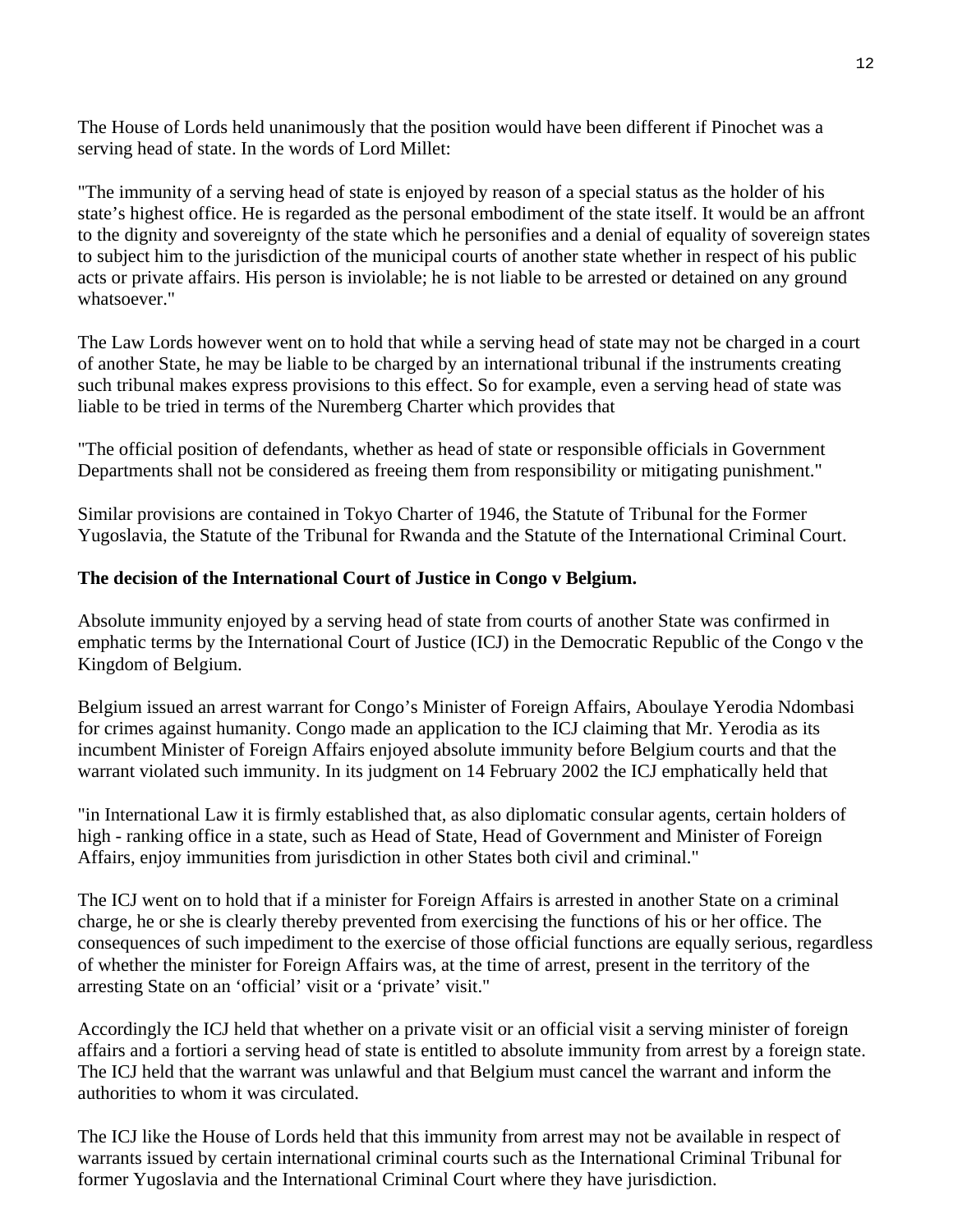# **Arrest and prosecution in Britain of a foreign Head of State in the exercise of universal jurisdiction**

Prosecutions in Britain of international crimes under its statutes creating universal jurisdiction require the consent of the Attorney-General. No private individual can institute any such prosecution without such consent. Needless to say in view of international law, whatever are the merits of the matter, it is inconceivable that the Attorney General of Britain would grant approval for the prosecution of a serving foreign head of state, and even if he did, such head of state will enjoy immunity ratione personae.

However, no consent of the Attorney-General is required to obtain an arrest warrant in view of section 25 of the Prosecution of Offences Act 1985. It is this provision that is used by private individuals to obtain arrest warrants in cases involving alleged war crimes, the prosecution of which necessarily requires the consent of the Attorney-General. Although a prosecution of such crimes cannot be successfully maintained without the consent of the Attorney-General, an arrest warrant may be obtained pending the grant or refusal of consent to prosecute, on the basis that there is no time to obtain such consent before the suspect leaves the territory of Britain. However, in the case of a serving head of state customary international law would preclude the issue of even an arrest warrant.

# **Can a foreign Head of State visiting the United Kingdom be arrested on an International Warrant issued by the International Criminal Court?**

An instance in which a serving head of state of another State may be lawfully arrested in Britain is where the International Criminal Court (ICC) issues an International Warrant for his arrest and surrender alleging that he has committed an ICC crime, or been convicted by the ICC. Part 2 of the International Criminal Court Act 2001 (ICC Act) makes such warrant executable in Britain. In terms of the ICC Act (Section 23) if the warrant is with regard to a head of state of a state which is a party to the Statute of the International Criminal Court 1998 (Rome Statute) no immunity would attach to such Head of State but a head of state of a state which is not a state party to the Rome Statute will have immunity unless a waiver of immunity is obtained by the ICC in relation to a request for the surrender of such Head of State. In effect then, while the Head of State of a state party to the Rome Statute may be arrested in Britain on an International Warrant issued by the ICC, the Head of State of a non State Party to the Rome Statute such as the President of the USA, India, Russia or Sri Lanka cannot be so arrested unless a waiver of immunity has been obtained by the ICC.

*The writer is a practicing Attorney-at-Law and a Fellow of the Chartered Institute of Management Accountants of the UK. He has previously lectured at the Faculty of Laws of the University of Colombo and at the Kotalawela*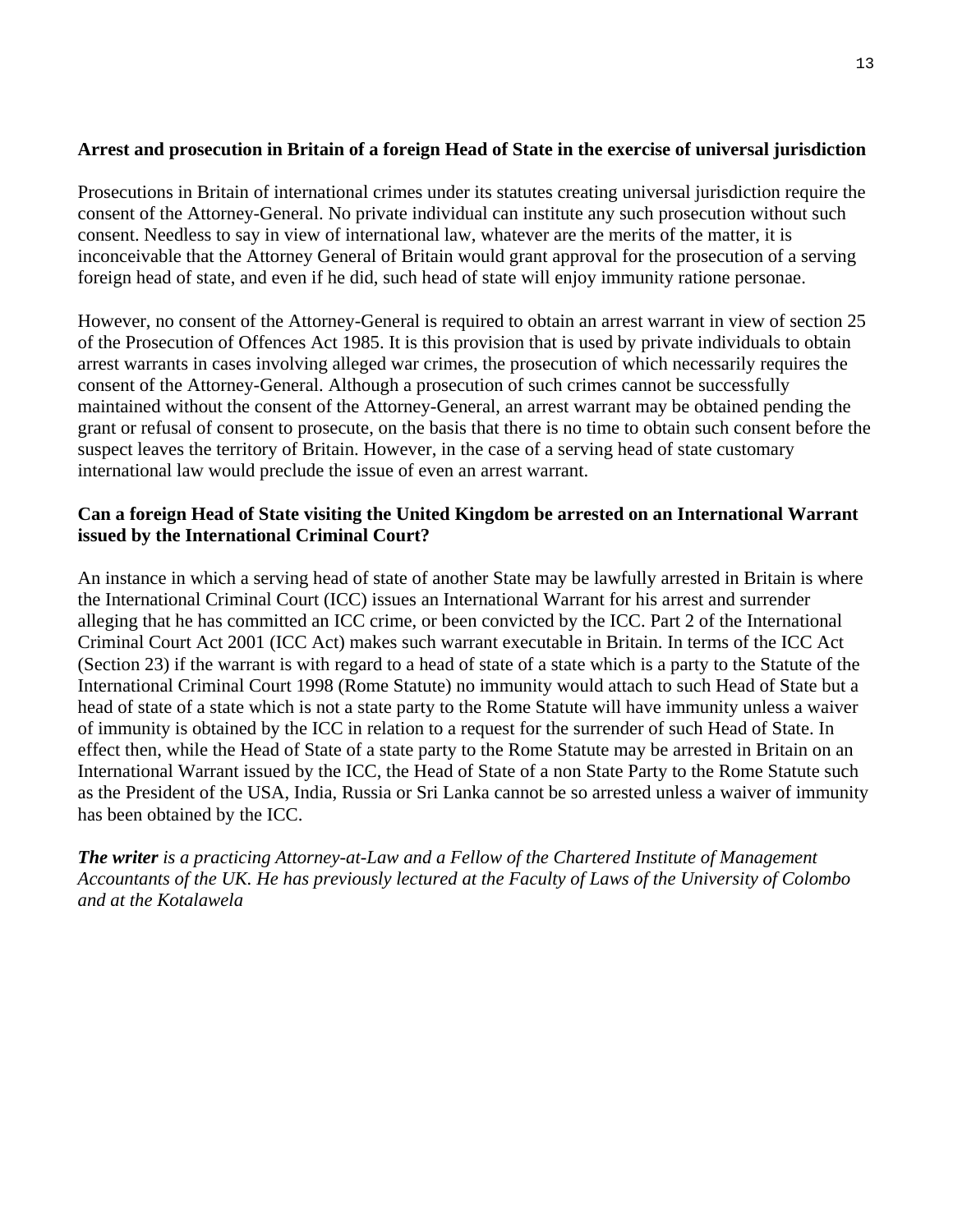# **ICTY chief prosecutor to present his report December 6**

Serbia is cooperating with the ICTY, but the government needs to do better than just state that it is willing to find and arrest Mladic and Hadzic - it has to show some tangible results of those efforts, according to the report, which was obtained by Tanjug.

International Criminal Tribunal for the former Yugoslavia (ICTY) Chief Prosecutor Serge Brammertz will present his regular 6-month report to the UN Security Council on December 6, which will include his opinion on Serbia's cooperation with the ICTY, chief prosecutor's spokesperson Aleksandar Kontic told a news conference on Wednesday.

The report will also include an evaluation of Serbia's search for the two remaining ICTY fugitives, Ratko Mladic and Goran Hadzic.

Serbia is cooperating with the ICTY, but the government needs to do better than just state that it is willing to find and arrest Mladic and Hadzic - it has to show some tangible results of those efforts, according to the report, which was obtained by Tanjug.

During his stay in New York, Brammertz will meet with permanent representatives of member states, top officials of the UN Secretariat and leading non-governmental organizations, Kontic noted.

The meetings will focus on progress in ongoing trials, appeals, cooperation with other countries and ICTY budget, said Kontic.

Brammertz will also attend a meeting of the Security Council working group on the ICTY residual mechanism, which means the creation of a new institution that would take over some of the functions of the tribunal after it is shut down.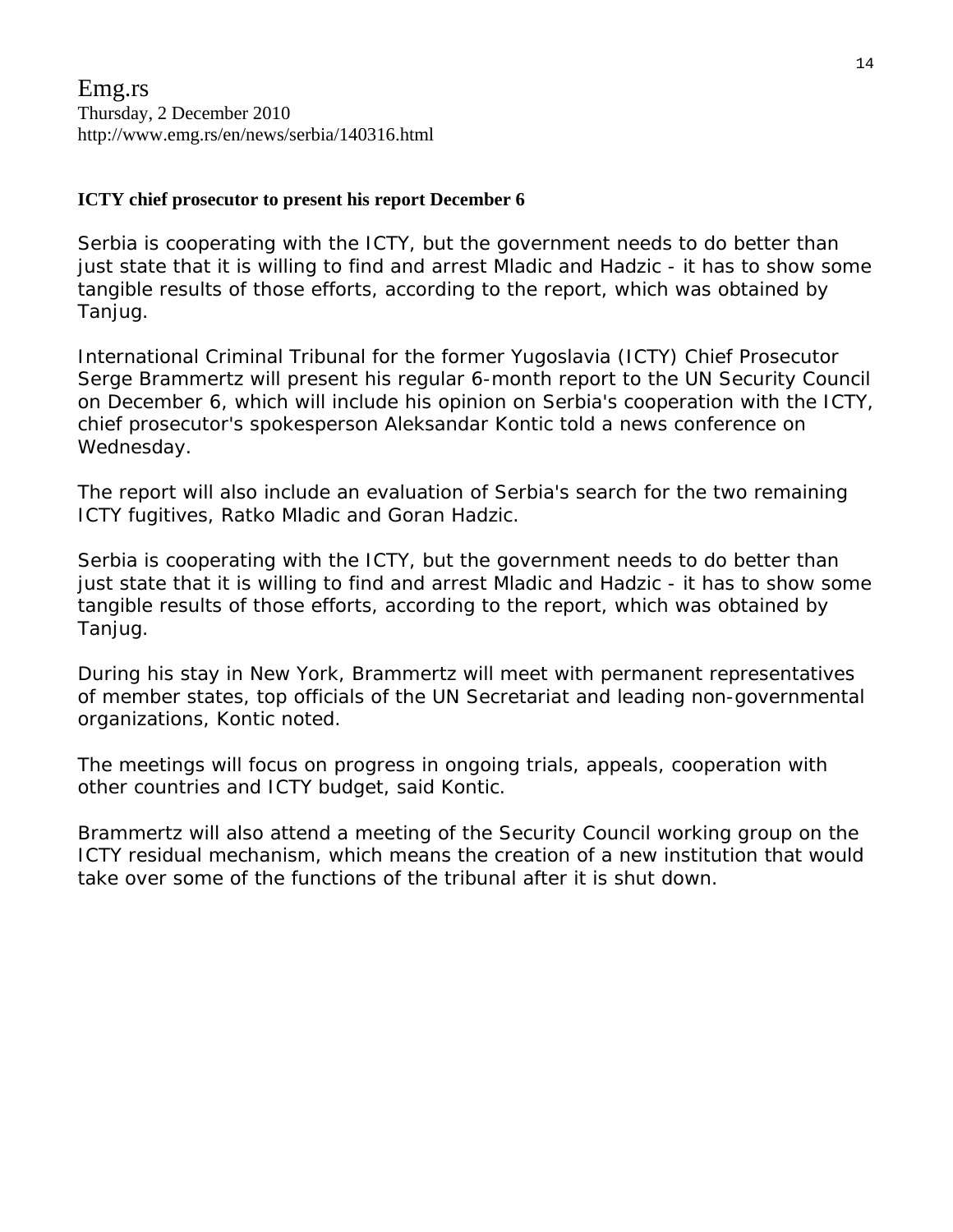# International Crisis Group

Thursday, 2 December 2010

# **Trial by Fire: The Politics of the Special Tribunal for Lebanon**

Middle East Report N°100 2 Dec 2010

#### EXECUTIVE SUMMARY

It is hard to see who can emerge victorious in Lebanon's latest crisis. The Special Tribunal for Lebanon (STL) dealing with the 2005 assassination of former Prime Minister Rafic Hariri soon will issue its first indictments. As speculation grows that its members will be named, Hizbollah has warned of firm action if the government, now led by the victim's son, Saad Hariri, fails to denounce the tribunal. If the prime minister complies, he and his partisans would suffer a devastating political blow. If he does not, consequences for them and the country could be more ruinous still. If Hizbollah does not live up to its threats, it will lose face. If it does, its image as a resistance movement may be further sullied. There are no good options, but the best of bad ones is to find an inter-Lebanese compromise that, by distancing Lebanon somewhat from the STL, preserves the country's balance of power without wholly undermining the work the tribunal has done so far. Saudi Arabia and Syria reportedly are working on such a scheme. It would be prudent for others to support such efforts and suggest their own ideas. The alternative is to either wake up to a solution they dislike or try to upset the only credible chance for a peaceful outcome.

Hope that the STL might become a significant precedent for international justice region-wide dissipated as the probe became enmeshed in, and contaminated by, a vicious local and regional tug of war. From inception, the international investigation was promoted by an assortment of Lebanese and non-Lebanese players pursuing a variety of goals. Some sought revenge and accountability, others to deter future political assassinations and bolster Lebanon's sovereignty. A few (notably France and the U.S.) saw an opportunity to promote a lasting political realignment in Beirut by strengthening a pro-Western alliance, dramatically lessen Syria's and its allies' influence there or even – a goal nurtured more in Washington than in Paris – destabilise the Syrian regime. There was, too, hope of a breakthrough in the Arab world for international justice principles and an end to the culture of impunity. The result was a remarkably wide consensus among actors who converged on a narrowly defined judicial process, resting on the assumption that Syria was guilty, and that its guilt could and would be established beyond doubt.

To invest such high expectations in the investigation was both slightly unfair and exceedingly optimistic. They rested on a series of misjudgements – about the effective balance of power in Lebanon; about Syria's ability to withstand pressure and isolation; and about the probe's capacity to deter future assassinations, which continued unabated. Nor did the international inquiry's promoters appear to fully take account of the time lag between their hurried political objectives and the tribunal's far slower pace.

In the years between Hariri's assassination and the moment the tribunal came to life, the Lebanese and regional contexts changed in dramatic fashion. Syria withdrew from Lebanon and, far from being ostracised, was being courted again, notably by France but also, to a lesser degree, the U.S. The 2006 war plainly established Hizbollah's military potential, deepened Lebanon's internal rifts and damaged the West's Arab allies. Hizbollah's brief May 2008 takeover of Beirut, followed by the Doha accord between duelling Lebanese camps, ratified a new domestic balance of power, ushered in a national unity government and hastened the fragmentation of the pro-Western, anti-Syrian coalition led by Saad Hariri and known as March 14. Following Saudi Arabia's footsteps, Hariri himself achieved a measure of reconciliation with Damascus.